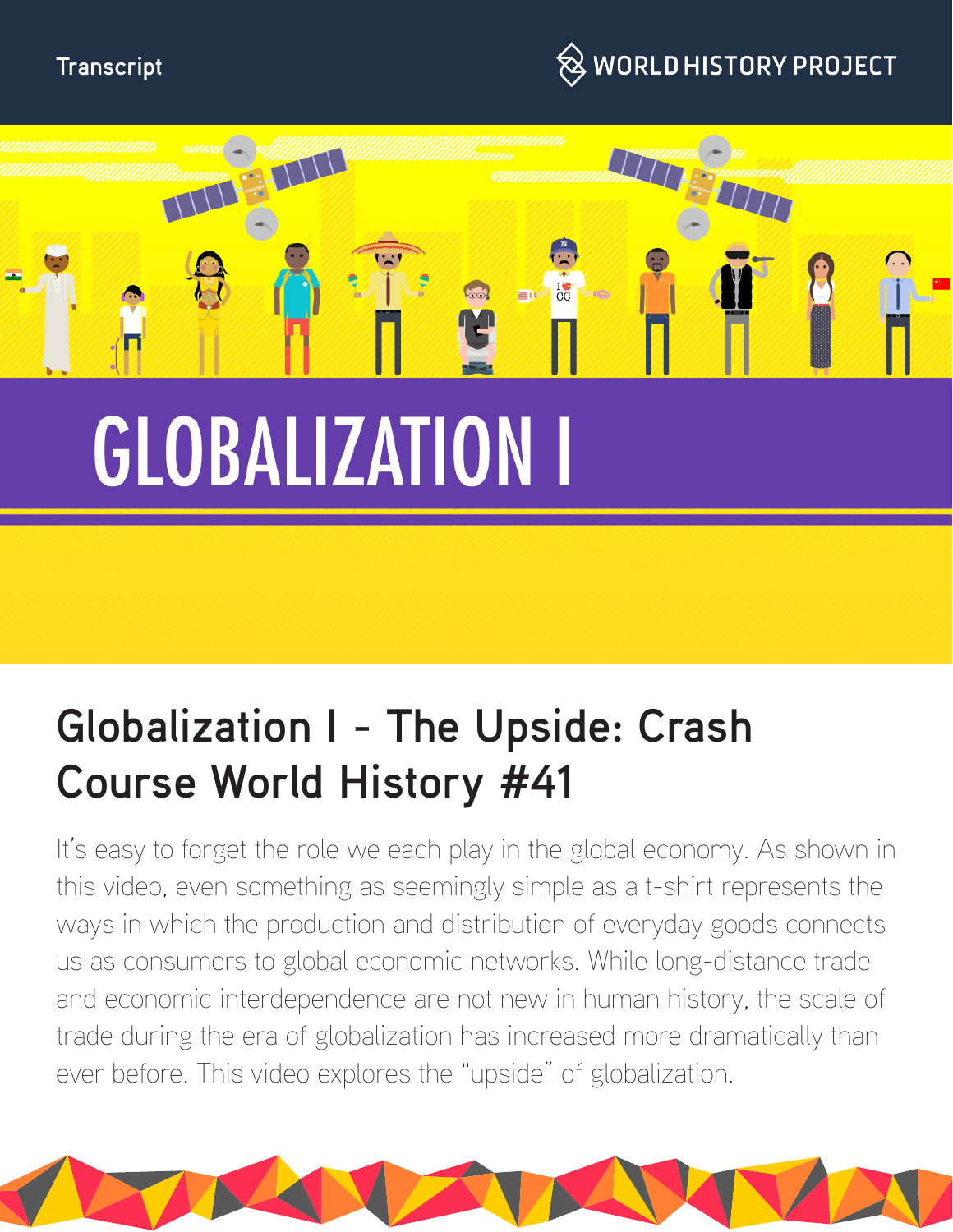

2

| 00:01                                                                                                     | Hi, I'm John Green, this is Crash Course World History, and today is the<br>penultimate episode of Crash Course. We're going to talk about globalization. This<br>was going to be the last episode, but I just can't quit you, world historians. So,<br>today we're going to talk about globalization, and in doing so, we're going to talk<br>about why we study history at all.                                                                                                                                                                                                                                                                                                                                                                                                                                                                               |
|-----------------------------------------------------------------------------------------------------------|-----------------------------------------------------------------------------------------------------------------------------------------------------------------------------------------------------------------------------------------------------------------------------------------------------------------------------------------------------------------------------------------------------------------------------------------------------------------------------------------------------------------------------------------------------------------------------------------------------------------------------------------------------------------------------------------------------------------------------------------------------------------------------------------------------------------------------------------------------------------|
| Past John Green                                                                                           | Ooh, ooh, Mr. Green! -                                                                                                                                                                                                                                                                                                                                                                                                                                                                                                                                                                                                                                                                                                                                                                                                                                          |
| Present John Green                                                                                        | Yes, Me-from-the-Past?                                                                                                                                                                                                                                                                                                                                                                                                                                                                                                                                                                                                                                                                                                                                                                                                                                          |
| Past John Green                                                                                           | We study history to get a good grade to go to a good college to get a good job                                                                                                                                                                                                                                                                                                                                                                                                                                                                                                                                                                                                                                                                                                                                                                                  |
| Present John Green                                                                                        | So you can make more money than you would otherwise make and be a slightly<br>larger cog among the seven billion gears that turn the planet's economic engine,<br>right? And that's fine, but if that's why you really study history, then you need<br>to understand all the ways that the t-shirt you're wearing is both the cause and<br>result of your ambition. This t-shirt contains the global economy: its efficiency,<br>its massive surplus, its hyper-connectedness, and its unsustainability. This t-shirt<br>tells one story of globalization. So let's follow it.                                                                                                                                                                                                                                                                                  |
| John Green holds up a<br>t-shirt                                                                          |                                                                                                                                                                                                                                                                                                                                                                                                                                                                                                                                                                                                                                                                                                                                                                                                                                                                 |
| 00:54                                                                                                     | So, globalization is a cultural phenomenon. It's reflected in contemporary artwork<br>and population migration and linguistic changes, but we're going to focus-as we<br>so often have during Crash Course-on trade.                                                                                                                                                                                                                                                                                                                                                                                                                                                                                                                                                                                                                                            |
| Green points to a felt map<br>on the chalkboard behind<br>him                                             | So the world today, as symbolized by our international felt mèlange, experiences<br>widespread global economic interdependence. Now, of course economic<br>interdependence and the accompanying cultural borrowing are nothing new. You'll<br>remember that we found trade documents from the Indus Valley civilization all the<br>way in Mesopotamia. But for a few reasons, the scale of this trade has increased<br>dramatically.                                                                                                                                                                                                                                                                                                                                                                                                                            |
| Painting of an 1800s<br>ship is contrasted with<br>photographs of a modern-<br>day airplane and ship      | One, multinational corporations have global reach and increasing power. Two,<br>travel and shipping are cheap and safe. It took about two months to cross the<br>Atlantic in 1800. Today it takes about five hours by plane and less than a week by<br>ship. Three, governments have decreased tariffs and regulations on international<br>trade, leading to what is sometimes called-euphemistically-"free trade." To<br>which I say, if this trade is so free, how come BBC America is in the premium tier<br>of my cable package?                                                                                                                                                                                                                                                                                                                            |
| 01:51<br>Video footage of cotton<br>plants and plantations<br>Photo of cotton packed up<br>to be exported | To understand the role that governments play in international trade, let's look<br>again at this t-shirt. This t-shirt, like most t-shirts made in the world, contains<br>100% American cotton. And that's not because the U.S. makes the best cotton<br>or the most efficient cotton, it's because the U.S. government subsidizes cotton<br>production. And that's what makes this cotton cheaper than cotton of similar<br>quality from Brazil or India. But in the last 30 years, the U.S.'s share of cotton<br>exports has gone down as Brazil, India, and Africa's cotton exports go up. And<br>that trend will likely continue as the U.S. moves away from its expensive cotton<br>subsidies. In fact, these days it's already possible to find t-shirts with Brazilian,<br>Indian, or Ugandan cotton, or a mixture of cottons from all around the world. |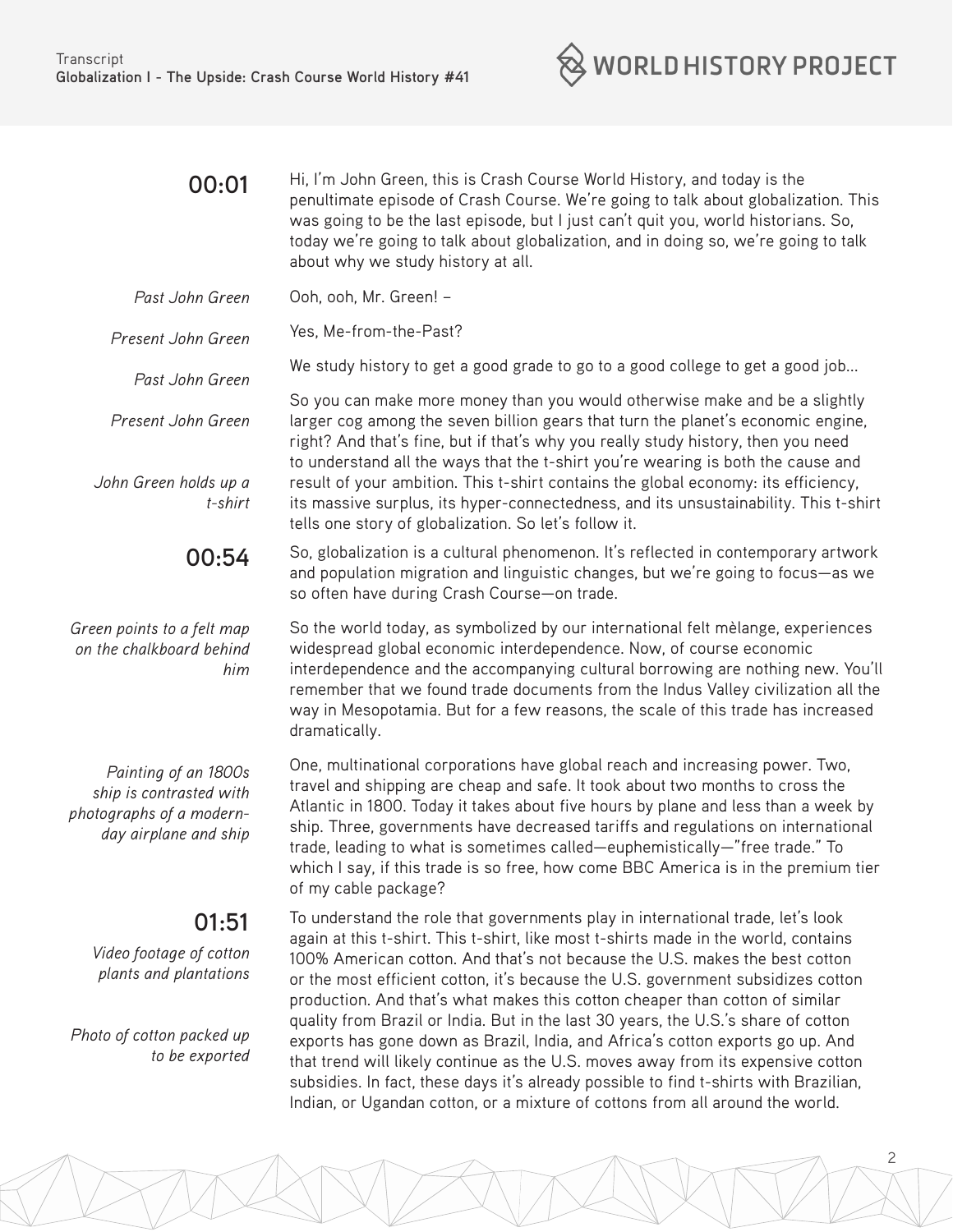

#### **02:28**

*Photos of cotton-weaving production facilities*

*A large shipment of raw cotton fibers; a folded pile of t-shirts Animation of a Mongol holding a sword*

## **03:10**

*"larger economies" – the United States*

*Photo of a young girl wearing dirty clothing.*

## **04:00**

*Photo of a Model T being made; photo of the Model Ts being driven*

*Photo of a modern-day manufacturing facility in China*

## **04:57**

*Harp music plays, a gold chair and fireplace roll into view. John Green sits in* 

But because the American government doesn't subsidize industry in the way it does agricultural production, the actual spinning and weaving of the cotton takes place in lower-wage countries: Mexico, Guatemala, Vietnam, China, India, China, China, sometimes even China. And then the finished shirts, called blanks, are usually sent to Europe or the United States for screen printing and then sold. You would think the most expensive part of this process is the part where we ship this across the Pacific Ocean, turn it into this, and then ship it back across the Pacific Ocean—but you'd be wrong. Wholesale t-shirt blanks can cost as little as three dollars. The expense is in the printing, the retail side of things, and paying the designer at Thought Bubble who was tasked with the difficult job of creating a Mongol who is at once cute and terrifying.

So contemporary global trade is pretty anarchic and unregulated, at least by international institutions and national governments. Much of this has to do with academic economists, mostly in the U.S. and Europe, who have argued with great success that governmental regulation diminishes prosperity by limiting growth. Now, some nations—in Latin America, the Caribbean, and Africa—haven't been particularly keen to pursue free trade, but they've been bullied into it by larger economies with whom they desperately need to trade.

So in the past 30 years, we've seen all these emerging markets lowering their tariffs, getting rid of regulation, and privatizing formerly state-run businesses. And they often do that to appease the International Monetary Fund, which offers low-interest loans to developing world economies with the motto: Many Strings Attached. Now, whether these decreased regulations have been a net positive for these developing world economies is a subject of much debate, and we will wade into it, but not until next week.

First, we need to understand more about the nature of this trade. So you'll remember from the Industrial Revolution episode that industrial western powers produced most of the manufactured goods, which were then sold in international markets, but you'll also remember that domestic consumption was extremely important. I mean, almost all early Model Ts were built by Americans and bought by Americans. But since the 1960s, and especially today, former non-industrialized parts of the world had been manufacturing consumer goods—for domestic markets, yes, but primarily for foreign ones. This t-shirt, made in China and the Dominican Republic before being imported to Mexico and then to the United States, is a primary example of what I'm talking about, but so is the computer that you're watching me on. Your computer was probably manufactured in China, but with parts from all over the world, especially Taiwan, Japan, and South Korea. And this international manufacturing is always finding, like, new markets too. Like, Brazil, for instance, has a huge technology sector. They make iPads there, actually. Sorry, I'm trying to play Angry Birds.

But what all these countries have in common is that while there is a domestic market for things like iPads and t-shirts, the foreign markets are much, much bigger. Oh, it's time for the Open Letter? An open letter to Cookie Monster. But first, let's see what's in the secret compartment today. Oh, it's a cookie doughflavored Balance Bar. For people who love cookies and pretending to be healthy.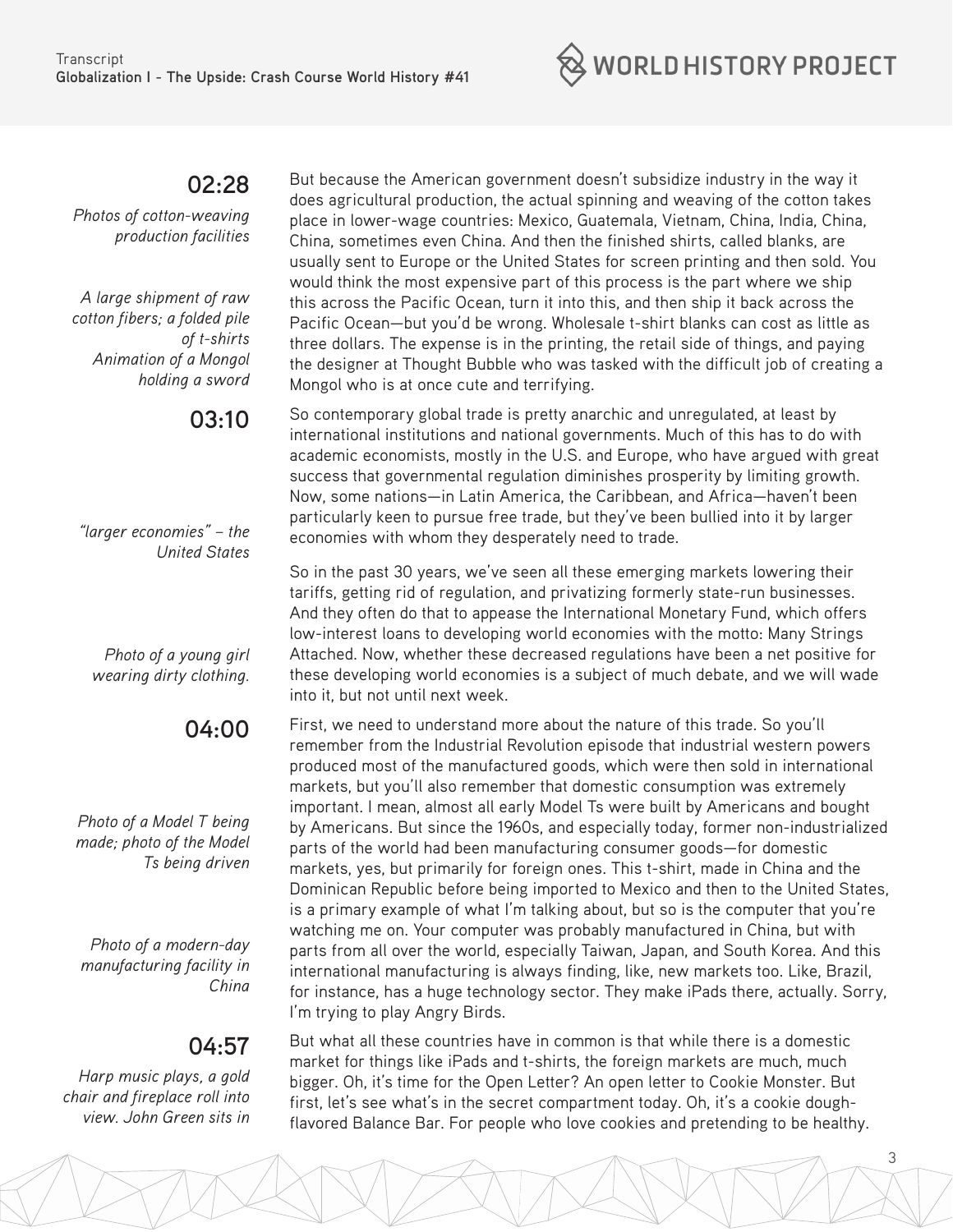

*the gold chair and opens the compartment above the fireplace.*

# **05:50**

*Montage of photos of manufacturing facilities around the world*

# **06:42**

*Photo of polluting smoke coming out of a manufacturing facility*

*Animation of a man in a bathroom making a phone call while sitting on the toilet*

*Animation: a man works at his computer and sends his family money*

## **07:48**

*A Mexican man in Mexico moves to China, Russia, India, bringing with him his traditions* Dear Cookie Monster, Here's the thing, man, you don't have a stomach. That's why when you put a cookie in your mouth, it crumbles up, and then it just falls out of your mouth. But here's what fascinates me, Cookie Monster. I believe you when you say you love cookies. It doesn't matter that you can't actually eat cookies because where you would have a stomach, you instead have someone's arm. And that, Cookie Monster, is what makes you a beautiful symbol for contemporary consumption. You just keep eating, even though you can't eat. Cookie Monster, you are the best and the worst of us. Best wishes, John Green.

So, although die-hard Marxists might still resist this, by 2012 it's become pretty obvious that global capitalism has been good for a lot of people. It's certainly increased worldwide economic output. And while American autoworkers may suffer job loss, moving manufacturing jobs from high-wage to lower-wage countries allows a greater number of people to live better than they did when the First and Second Worlds monopolized manufacturing. And while I don't want to conflate correlation and causation, some 600 million people have emerged from poverty in the last 30 years, at least according to the World Bank's definition of poverty, which is living on less than \$1.25 a day.

Americans can argue about whether absurdly inexpensive clothes, shoes, and televisions are worth the domestic economic and social dislocation, but for the Vietnamese worker stitching a pair of sneakers, that job represents an opportunity for a longer, healthier, and more secure life than she would have had if those shoes were made in the U.S.A.

But, before we jump on the celebratory globalization bandwagon, let's acknowledge that this brave new world has some side effects. For instance, it maybe hasn't been so good for families, it definitely has not been good for the environment, and also there's a chance that globalization will spark, like, the end of the human species. But we're going to talk about all that next week. For today, let's bring on the bandwagon and ride straight for the Thought Bubble.

So these days, people move more than they ever have. 21% of people living in Canada were born somewhere else, as was an astonishing 69% of Kuwait's current population. Migration has become easier because, one, air travel is pretty cheap, especially if you only take a few plane trips in your life; and, two, it's relatively easy and inexpensive to stay in touch with relatives living far away thanks to Skype, mobile phones, and inexpensive calling cards; also, three, even with increased industrialization in the developing world, economic opportunities are often much better in wealthy countries. Remittances—money sent home by people working abroad—are now a huge driver of economic growth in the developing world. Like, in Tajikistan, for instance, remittances are 35% of the country's total gross domestic product.

With all these people moving around the world, it's not surprising that globalization also means cultural blending. When people move, they don't just give up their literary, culinary, artistic, and musical traditions. Globalized culture is a bit of a paradox, though, because some people see culture today as increasingly Americanized, right?

4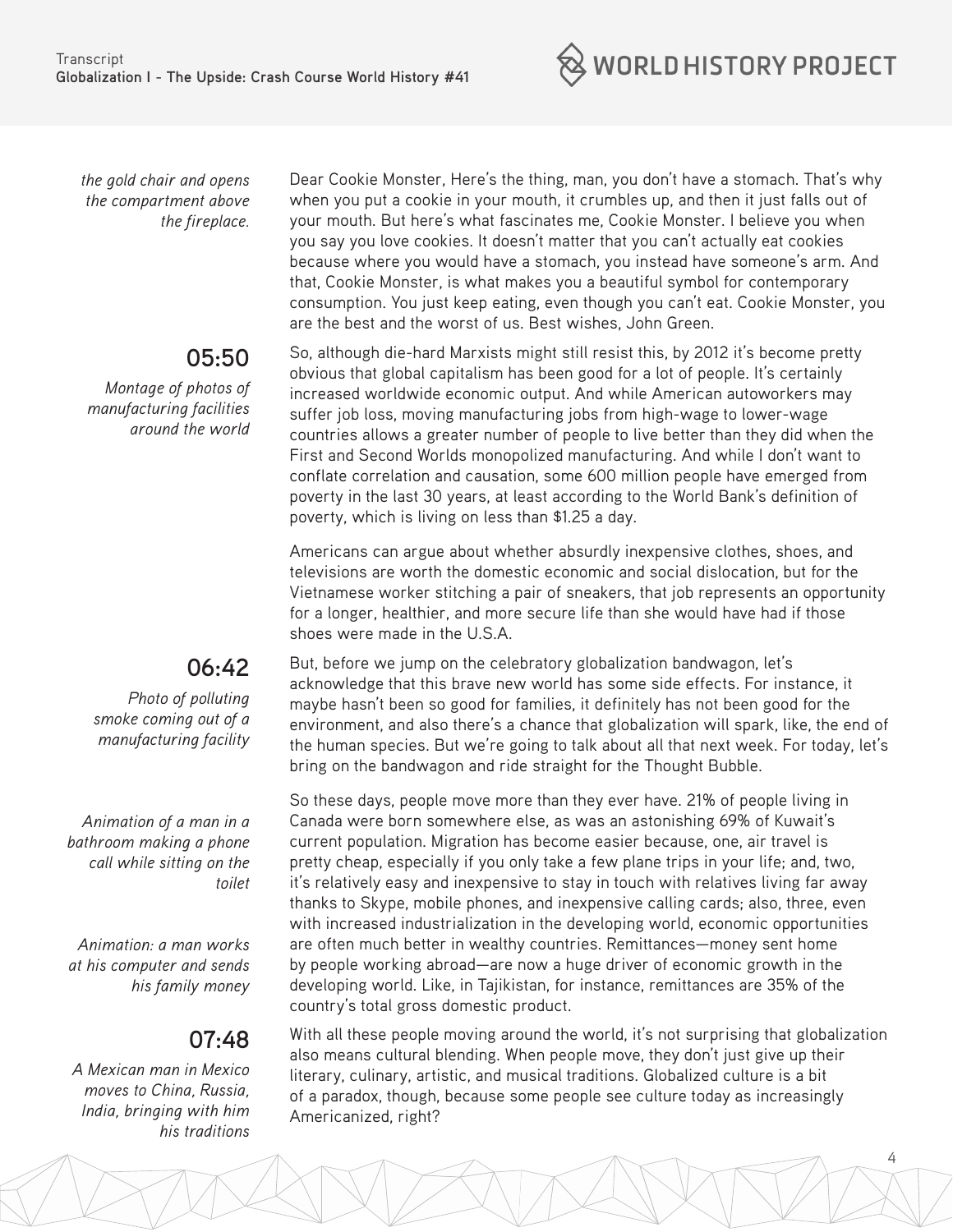$\Im$  world history project

Like, "Friends" is currently broadcast in over 100 countries; you can find Diet Coke for sale deep in the jungles of Madagascar; the NBA is huge in China. There are fewer languages spoken today, and probably less cultural diversity.

But on the other hand, an individual's access to diverse cultural experience has never been greater. Bollywood movies, Swedish hip-hop, Brazilian soap operas, highlights from Congolese football matches—these are all available to us. Culinary cultural fusion is all the rage; more novels are translated from languages than ever before—although few are actually read; and in the surest sign of cultural globalization, football, the world's game, has finally reached America, where broadcasts of the greatest collective enterprise humanity has ever known— Liverpool Football Club—got record ratings in 2012.

Thanks, Thought Bubble. Hey, one last request: could you put me in a Liverpool jersey? On the pitch at Anfield? Raising the Premier League trophy? With Steven Gerrard hugging me? Yes, just like that! Oh, Thought Bubble, I love you so much.

Okay, so this all brings us to how globalization has changed us and whether it's for the better. Assuming you make the minimum wage here in the United States, this t-shirt, purchased at your friendly neighborhood e-tailer dftba.com, will cost you about three hours' worth of work—and yes, that does include shipping. By the time it arrives at your door, the cotton within that t-shirt will have traveled by truck, train, ship, possibly even airplane if you opt for priority shipping. And it will probably have traveled further than Magellan did during his famous circumnavigation of the globe. You get all that for three hours of work. By contrast, a far less comfortable garment several hundred years ago would have cost you ten times as much work.

But these improvements have been accompanied by change so radical that we struggle to contextualize it. Like, the human population of our planet over time looks like this—dang. Like, in 1800, there were a billion human beings on this planet, and that was more than had ever been seen before. And we live more than twice as long on average as humans did just two centuries ago, largely due to improved health care for women in childbirth and their infants, but also thanks to antibiotics and the second agricultural revolution that began in the 1950s, the so-called Green Revolution that saw increased use of chemical fertilizers lead to dramatically higher crop yields.

Of course, these gains haven't been evenly distributed around the world, but chances are, if you're watching this, you, A, survived childbirth, and, B, feel reasonably confident that your children will as well. That's a new feeling for humans. And as a parent, I can assure you, it's a miracle and one to be celebrated.

We study history so that we can understand these changes, and so that we can remember both what we've gained and lost in getting to where we are. Next week, our last week, we'll look at the many facets of globalization that aren't causes for celebration. But for today, let's just pause to consider how we got from here to here, how the relentless and unquenchable ambition of humans led to a world where the entire contents of the Library of Alexandria would fit on my iPhone, along with recordings of everything Mozart ever composed.

5

*Animated montage of people enjoying multicultural cuisine, sports, etc.* 

## **08:52**

*Animated John Green on the soccer field*

*Colorized image of the explorer Magellan*

## **09:45**

*Graph shows the massive population growth that has occurred only in recent history*

## **10:22**

*"Here": animation of foragers "to here": a birdseye photograph of a huge city*